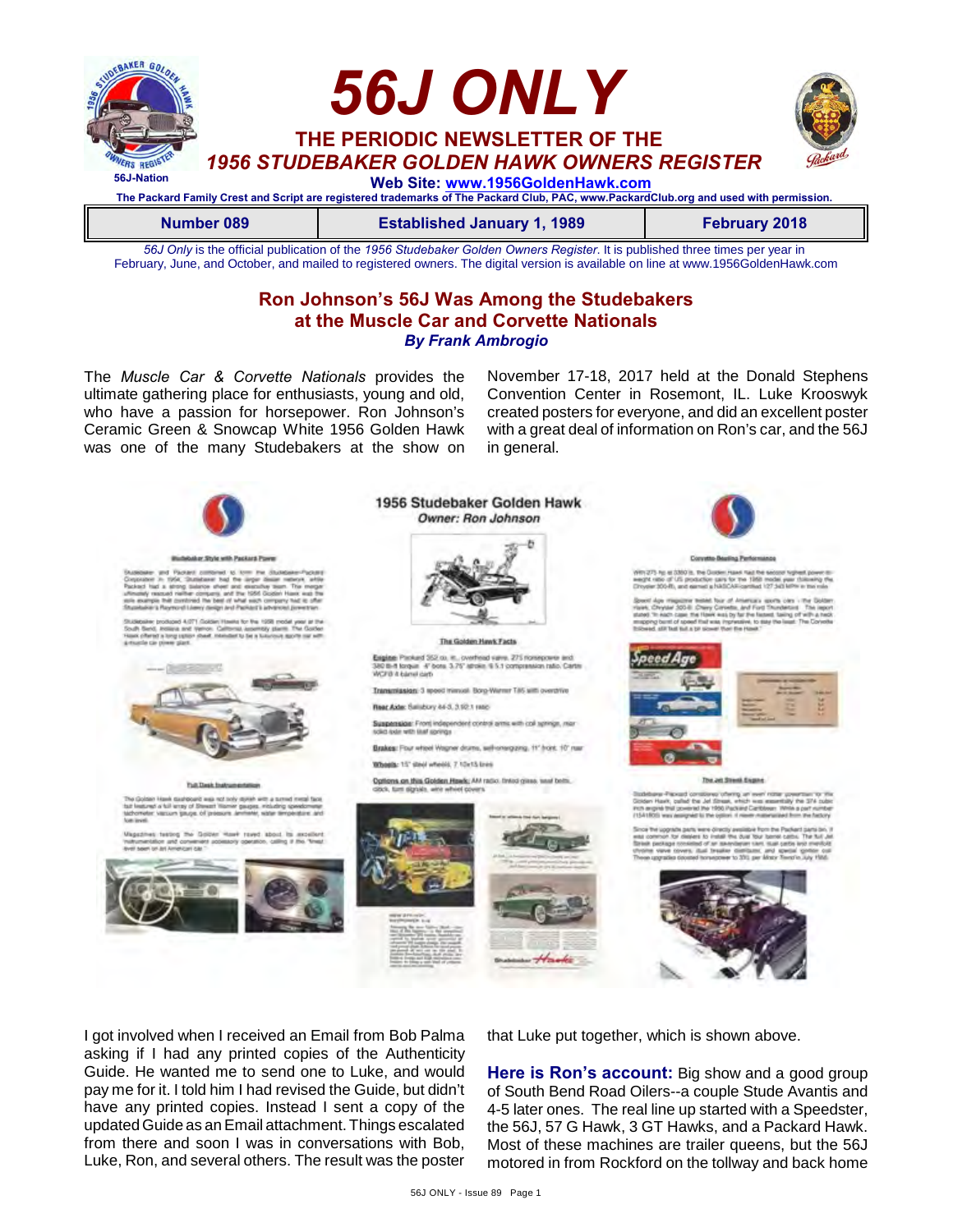with numerous times flexing the muscles of the real FIRST Muscle car to over100 MPH, which is no real effort for the mighty SKYPOWER 352. If you find one of my machines on a trailer???--it's either broke or stolen.

If ever a car show should have a 56J, it would be the Musclecar show where it should be show-cased first in line with the GTO somewhere later. It would take an awful special GTO to outrun my SKYPOWER 352 in OD.





### **And here is Luke's side of the story:**

I owe my start in Studebakers to Ed George and his son Eddie; I went to high school with Eddie, and we've been friends ever since. Eddie and I are both gearheads; we like a wide variety of cars, though I have owned an Olds since high school and am currently restoring a '68 Hurst/Olds. I started riding along with them on South Bend excursions for meets or parts purchases; at that time, many of the Studebaker buildings were still standing, and I had the opportunity to tour them, learning the history of the company and cars.

I'm into performance cars and drag racing, and the supercharged Studebakers screamed cool (sorry '56 GH folks, it took a while until I learned about the Packard power!). The uniqueness of Studebakers compared to the Big 3 offerings and their "underdog" status at the Pure Stock Drags piqued my interest, and I developed an appreciation for Studebaker vehicles. Eddie, myself, and our wives occasionally cruise around town in an unrestored '63 R2 Avanti, which has been in the George family since the early 1970's.

Fast forward to 2013, when Eric DeRosa ('63 Lark R2) and Ed George ('63 Avanti with R3 B109) were invited to display the first Studebakers at MCACN. We discussed the need to educate the show attendees, particularly why these Studes rightfully belonged at a muscle car show, surrounded by pristine examples of the rarest and coolest muscle cars ever built - including real Baldwin Motion cars, "swiss cheese" Pontiac Catalina Super Duties, Shelbys, Hemis, etc.

To help Eric and Ed, I volunteered to create posters with content on the cars, the R-series engines, Avanti development, and Bonneville speed trials. We created the posters to provide a brief "attention grabbing" summary of each car, and then listed details that could be photographed for later reference (particularly for magazine coverage, as virtually every car magazine has representatives at the show).

At MCACN, the two cars were a hit - Eric's Lark is Rose Mist, and the sight of a pink-hued car with the orange Paxton under the hood drew a stream of admirers, while Ed's white Avanti with orange interior, bright red R3 engine, and Halibrand wheels always stands out. As they say, "the rest is history," and Studebaker has been invited to participate in the show every year since.

Ed has organized MCACN displays with legendary Studebakers, including the '64 R3-powered Daytona that served as a Hot Rod magazine test car at Bonneville, along with the #8 and #9 Avantis being reunited for the first time since Bonneville. Over 500 cars attend MCACN each year, and Studes have been selected for various awards; the 2016 Studebaker display was labeled as best of the show by Car Craft magazine!

With the Bonneville cars at the show in 2016, we were wearing Avanti button up shirts replicating those shown in the Studebaker Bonneville videos. As we walked around, strangers were coming up to us, and it seemed that most conversations started with "we had a Hawk back in the day…" or "those Hawks were really something special…" Ed decided for 2017 that it was time to bring the Hawks to MCACN!

I've generated posters for the show each year as time allows, and it has been a fun experience. The best part of making the posters is learning about the cars from the experts; this was especially true for 2017. Ron, Frank, Bob, and Mark provided a ton of great information, and helped me develop a true appreciation for the '56 Golden Hawk.

You '56 GH owners already know how special your cars are, but it was great to share them with the MCACN audience. My favorite aspects of the '56 GH are the eye-catching bodylines with an incredible offering of colors, the instrument panel, and most of all, the big Packard engine under the hood. It's a shame that Jet Streak option never made it to production!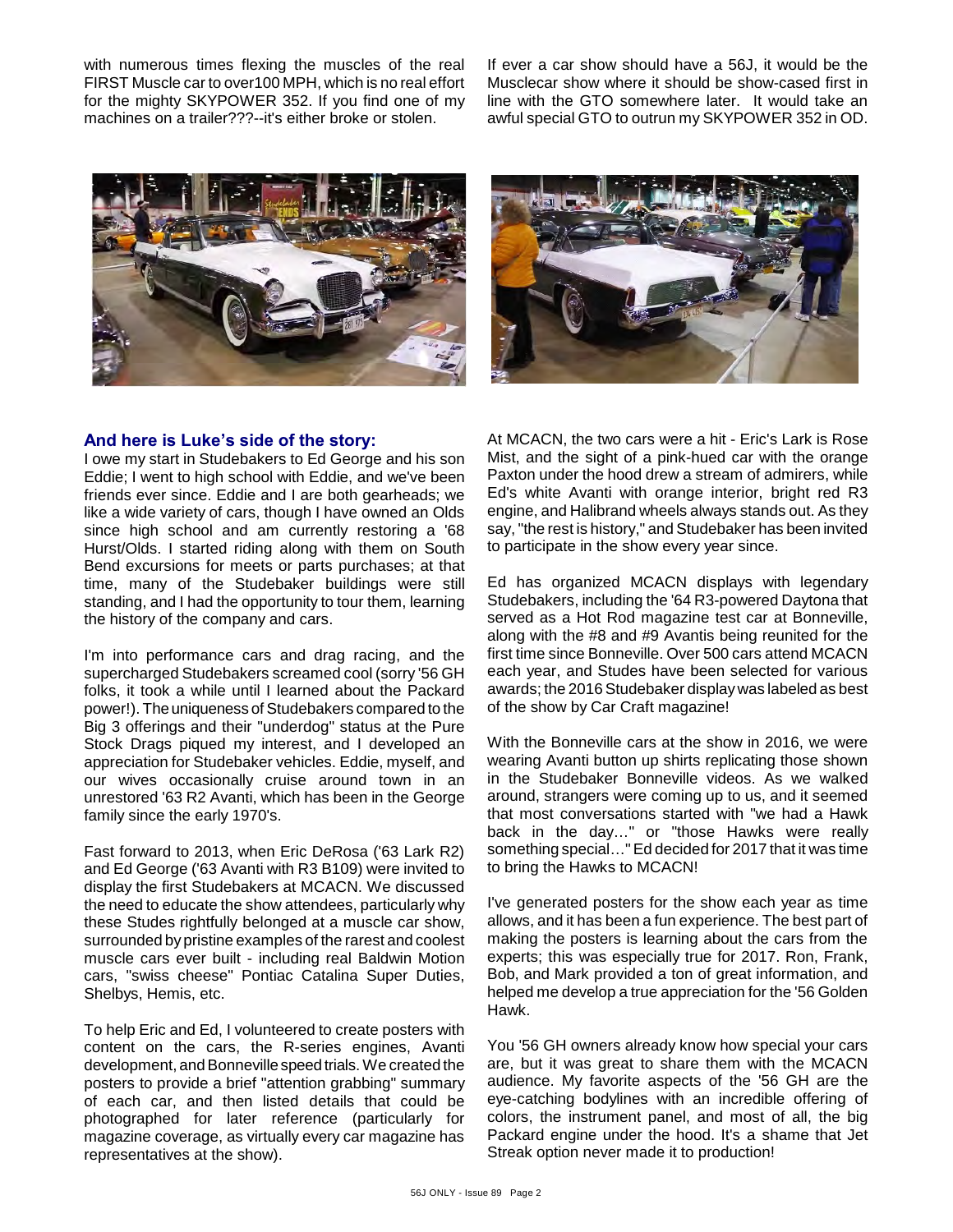The Hawks definitely made an impact at MCACN. A constant stream of people was checking them out, and we overhead many positive comments.

A huge thanks goes to Ron for bringing his car out to the show, and many thanks to everyone who helped convert me into a '56 Golden Hawk fan!

## **1956 Studebaker Golden Hawk collects 'Premium Choice Award' at prestigious Rally of the Giants in the UK,**  *From Richard Atkinson*



After a very busy summer of events as well as work taking up huge amounts of time too (Maryna and I were attending the Frankfurt Motor Show last week), I have finally sat down to the keyboard to tap out

a few lines about this year's Rally of the Giants, or RoG, as it is often referred in the UK.

Please find attached Word Doc of the event and If you feel of interest to the Register Membership, please feel to run in the next Newsletter.

Rally of the Giants, or RoG as it is affectionately known, is the premier classic car event for American cars, be they 1920's or 1970's. These days, it is held at Blenheim Palace, the former ancestral home and birthplace of Sir Winston Churchill.

The Studebaker brand is not particularly well represented in the UK, compared to say the Big Three. Nevertheless, the Studebaker Owners Club UK managed to field 13 cars at this year's major event. From a membership of about 75 cars, this represented almost 18% of cars attending the event. Good weather in late June probably helped ensure the turnout on the weekend. It certainly had an influence on my attendance.



I've enjoyed attending many car events with my 1956 Studebaker Golden Hawk since 2012, having completed a 5½ body-off restoration. I like to attend local, other national or niche events, all based on showing and talking about the Studebaker brand, cars and history. However, I lack the encyclopedic knowledge of Richard Quinn, but hope my enthusiasm does enough to carry the day!

Attending this year's RoG turned out to be very different, not least because my car was selected for the 'Premium Choice' Award, which was a tremendous surprise and personal delight!

The *RoG* is attended by some 400 – 500 cars, usually depending on the British summer weather. For any that have had the good fortune of attending Wimbledon Fortnight, will understand what a British summer can be like.



The event and awards are broken in to a number of specific classes; Overall Concourse, President's Choice, Premium Choice Award, US Automotive Award, Classic American Magazine Car of the Year Heat Winner, Golden Chariots Award, Antique & Prohibition Class – vehicles up to 1934, Roosevelt Class (1935 - 41), Truman Class (1942 - 49), Early Fifties (1950 - 54), Late Fifties (1955 -59), Best Sixties, Best Seventies to Modern, Best Chrysler, Best Ford, Best General Motors, Best Independent and Best Commercial.

Whilst I've not conducted a statistical analysis of which decade provides greatest representation, certainly the 1950's garners a lot of vehicles, be they cars or trucks. In a previous year, Maggs and Darrell Webb's exquisite 1931 Studebaker President was recognized at RoG with an award, so carrying on with winning ways has been an honor and privilege.

#### So, what's next on the horizon?

The Studebaker Owners Club UK has succeeded in being included in this year's Lancaster NEC Classic Car Show. This is the UK's premier indoor classic car event held at the NEC, Birmingham. Our Club will join a select number of new clubs and will be amongst the 250 organizations showcasing their cars and bikes at Europe's biggest club event.

We can't wait to start engaging visitors and discussing all merits of the Studebaker band. We'll be able to show three vehicles and hope to have cars from across the decades on show.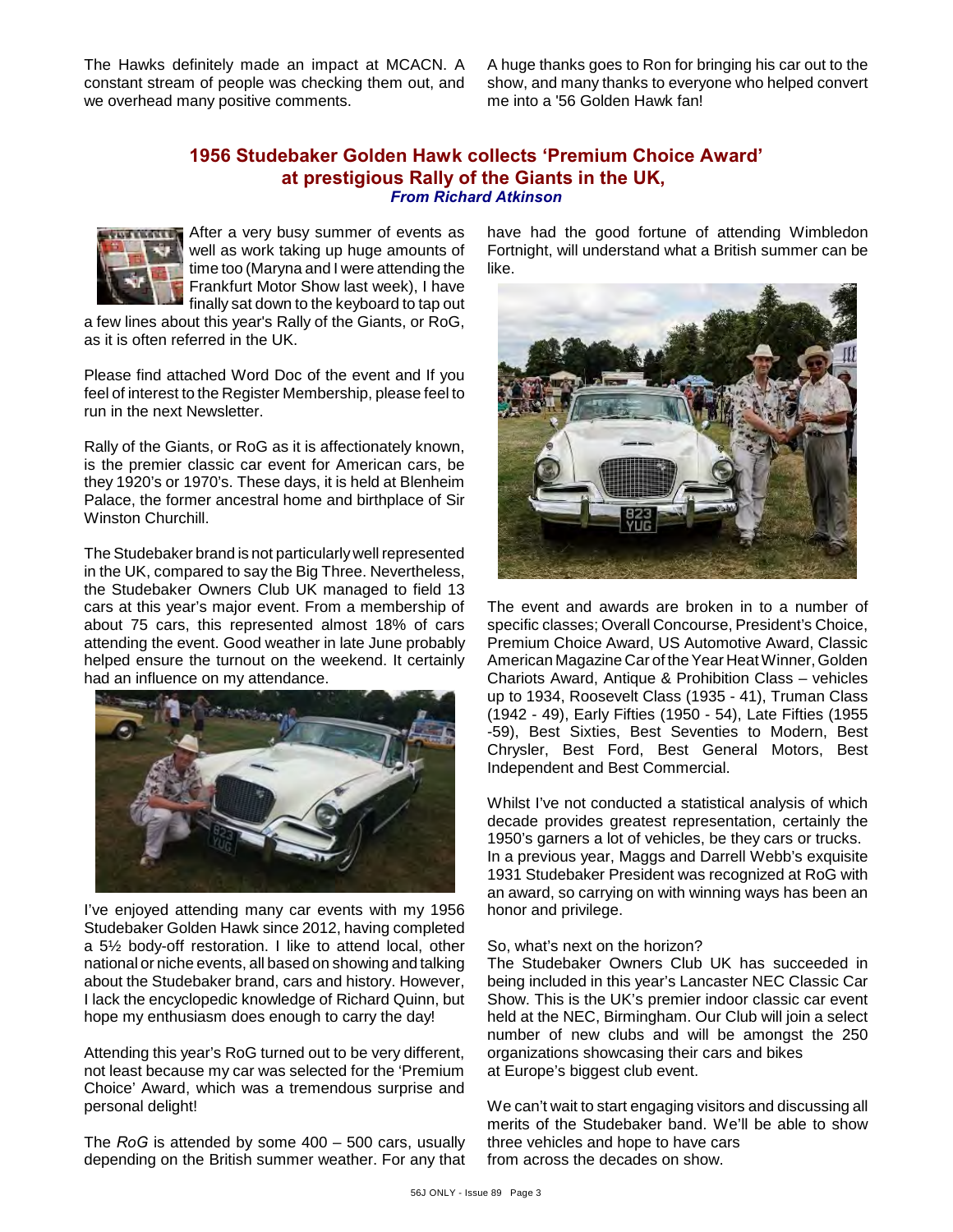## **From The Production Orders**

There were many discrepancies on the production orders for the 1956 Golden Hawk. Some listed Flight O Matic transmission, while two listed the sedan radio AC2745 & AC2746, instead of the C-K radio AC2747 & AC2748. There were a total of 88 production orders which did not show a body number. I was able to piece some information together based on some of the numbers.

### **The production orders for the following Serial Numbers did not show a Body Number.**

|          |                         | 6030003 - 6030026 Destination - Brussels, Belgium (24 cars)                                  |
|----------|-------------------------|----------------------------------------------------------------------------------------------|
|          |                         | 6030063 - 6030086 Destination - Mexico City, Mexico (24 cars)                                |
|          |                         | 6030130 - 6030153 Destination - Mexico City, Mexico (24 cars)                                |
| 6030193  | Destination - not shown |                                                                                              |
|          |                         | 6800369 Destination - Highland Park Motors in Los Angeles                                    |
|          |                         | 6800370* Destination - Springfield, Oregon (Body # verified as 1416 by the registered owner) |
| 6800371  |                         | Destination - C&H Motors-Las Vegas, Nevada                                                   |
| 6800372  |                         | Destination - Auburn, Calif.                                                                 |
| 6800373  |                         | Destination - Standard Motor-Richmond, Calif                                                 |
| 6800374  |                         | Destination - Van Nuys-Calif                                                                 |
| 6800375* |                         | Destination - Schloss-San Francisco (Body # verified as 1421 by the registered owner)        |
| 6800376  |                         | Destination - Oroville, Calif.                                                               |
| 6800377  |                         | Destination - Wondries, Alhambra                                                             |
| 6800378  |                         | Destination - Medford, Oregon                                                                |
| 6800379* |                         | Destination - Mc Peak, Compton (Body # verified as 1425 by the registered owner)             |
| 6800380  |                         | Destination - West Seattle Auto Center, Seat                                                 |
| 6800381  |                         | Destination - Morris-Bakersfield, Calif.                                                     |
| 6800383  |                         | Destination - Bon Sera-San Jose                                                              |
| 6800384  |                         | Destination - Hodge-Fresno, Calif.                                                           |
|          |                         | Total = $88$ (73 cars for SB, 15 cars for LA)                                                |

#### **Notes:**

**\***The following owners of the cars with the indicated Serial #s, sent the Body #s as shown on the Body plate of the car.

Serial # 6800370 Body # 1416 Serial # 6800375 Body # 1421 Serial # 6800379 Body # 1425

Looking at the information shown above, it is likely that the Body #s were assigned in order from 1415 through 1429 for Serial #s 6800369 through 6800384. However we don't know if they were assigned in order. Those cars were all produced at the LA plant. Those Body #'s were not assigned to any other vehicle.

### Duplicate Body #

106 - Serial #s 6030058 & 6030059 both listed Body # 107. One is probably Body # 106.

Missing Body #s, not shown on any production order.

```
300
949-958 (10 cars)
1415-1429 (15 cars -includes 3 Serial #s for Body #s 1416, 1421, and 1425 identified above).
3522-3566 (45 cars)
3643
3586
3588
3804
3882
4024
4031
4064-4073 (10 cars)
Total - 88
```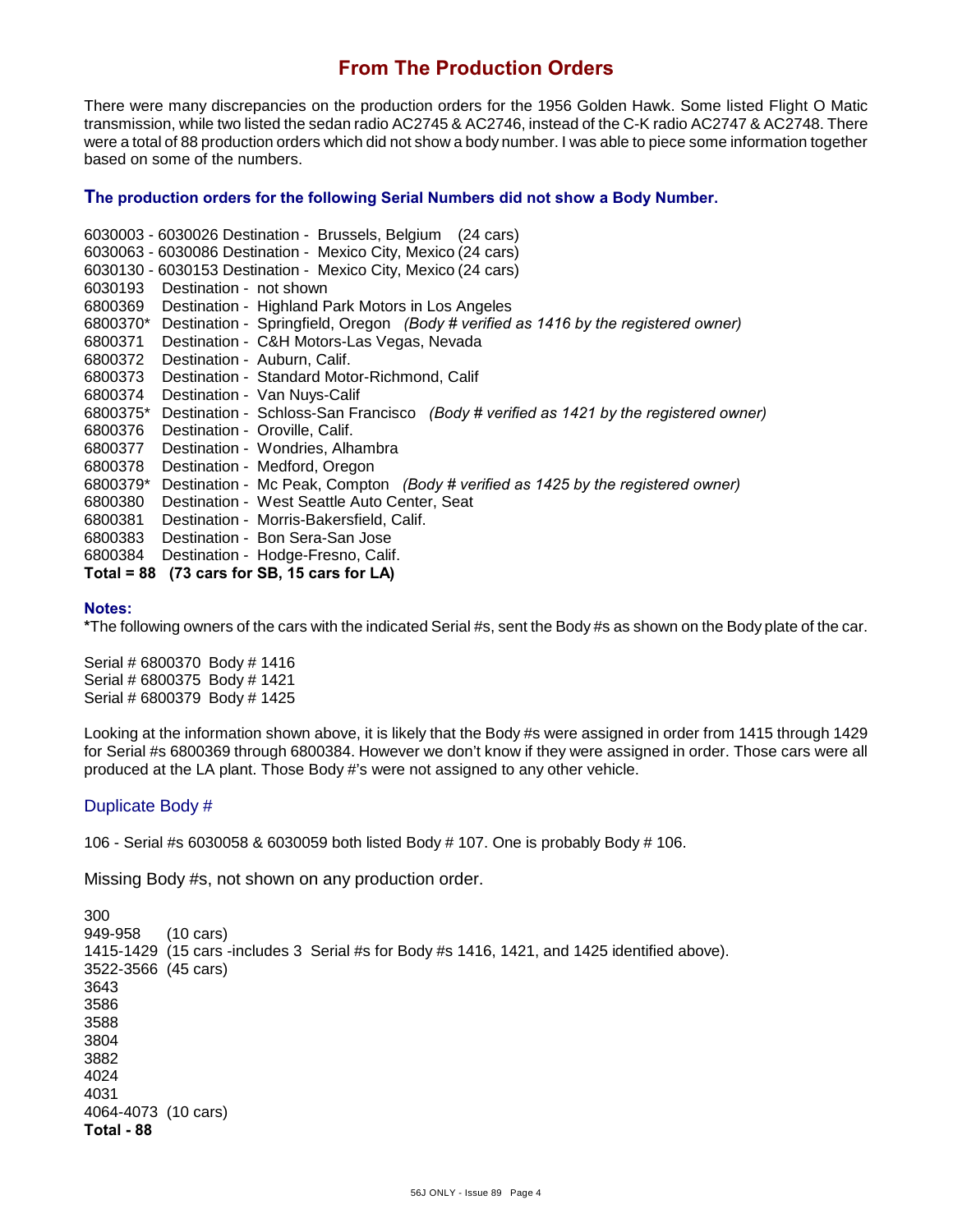

*Letters From Our Readers.* **(Edited as required.)**

## **Gary Willoughby September 28, 2017**

Your (Curtis') story about your Hawk's ancestry was very close to the heart. Knowing the full history of my car is taken for granted, but to find the details of yours, even at this late date, must be very rewarding. I know, they are just cars, but the history can just grab at you , sometimes, don't you think?

### **Mike Nolte September 30, 2017**

I wrote to you a number of months ago about my 56J I purchased in 1963 when I was a junior in high school for \$75.00. I had put it up on blocks in a barn of my family's farm in Ohio, in August of 1964 where is sat for 51 years before bringing it down to South Carolina. It is now in North Carolina undergoing a frame of restoration by Ray Fichthorn at Ra-Lin Restorations.

As I mentioned, have all the parts to build the original engine into a dual quad Jet Streak and Jack Vines out in Spokane is rebuilding the engine. I also have a complete factory air conditioning system from a 56 President to put factory air in the car. Ray has gone through the air conditioning parts and tells me that it is totally complete. Would you send me again the information you have on the one documented 56J that you sent me several months ago.

I will keep you posted as to the progress. The air conditioning system seems to fitting in well, but the questions remains on the air cleaners to the dual quad set up.

Sent the pictures of the dual carb setup you sent me, up to Ray Fichthorn. I also was interested in the pictures of the dual quad set up that you had in the news letter awhile ago showing two Studebaker oil bath air filter side by side. In my conversations with Jack Vines, out in Washington who is rebuilding the engine into 374 Jet Streak, he tells me that in some of Studebaker's internal memos that he has seen, they were proposing that same set up.

## **Ken Falkenberry November 6, 2017**

I first talked with you  $25 +$  years ago when I finally purchased my Golden Hawk that had been setting in the weeded backyard of a widow lady's home for many years. It took me quite a while (7 years) to finally convince her to sell it to me.

A year later when I was ready to start the restoration, I had major surgery. So, another eager Hawk person talked me into selling it to him. He did a great job on the restoration.

I then had the brief opportunity to meet you (you had an orchid 56 that evening) in Florida. We were doing the Great Race across America. I have remained a Hawk fan and maintained my subscription for *Turning Wheels* all these years.

I am (and have been) a devoted lover of 1957 Thunderbirds for 55 years I congratulate you and your team for putting together the 40 plus years of *Turning Wheels*. It is indeed a great magazine.

Glad you are still involved and in love with the 56 Hawks. I believe I have a special plate that you might like. Email me you mailing address. I will dig into my storage trailer and find it, then mail it to you.

## **Martin Rumfelt December 12, 2017**

Frank, Thanks for sending (the 56J flash drive) so expeditiously. It's neat that it is so tiny and could fit easily on a key ring.



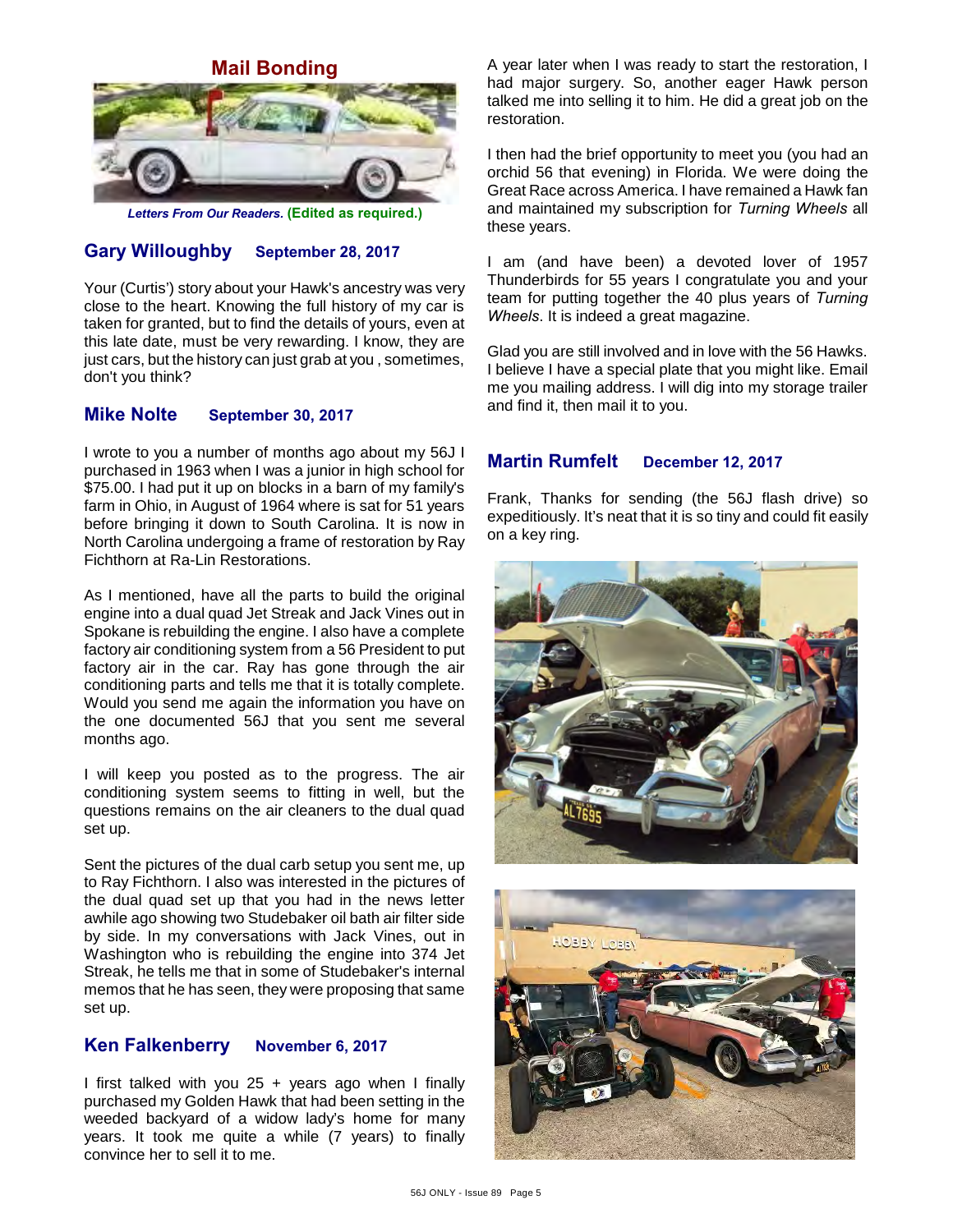Am enclosing a couple of shots of my 56J at our club's Annual toys for tots Christmas drive. The 56J always draws a lot of people around commenting about how it looks like the engine is ready to leap out of the engine compartment.

I belong to the Alamo City Rods and have the only Studebaker. We drew 104 cars of which 67 were from our club.

## **Walter Hultzsch January 01,2018**

Hi Frank, thanks for your interest, but my car isn't on the road yet. The engine is done, new cylinder, new valves, but the engine is not build in. My garage ran out of man power.

So I hope it will be done this springtime. I will let you know the whole story and about my other cars/projects. Calmness must be the way. For you, the best this year

## **John Bernt January 20, 2018**

I did the Mille Miglia with the car in 2017. I have added the pictures from that rally. It would have been accepted for the 2018 Mille Miglia if entered.



We had no problem what so ever with the car during the rally. I am quite familiar with long distance rallies and we had prepared the car in detail.

No issues with the brakes (drums) and no issues with the gearbox. However it might be that the car will perform even better with a manual gearbox.



I bought this car from the Kann Family in 2016 in Marina Del Rey, California. It was restored by Allen Barth out of Washington State. The car was in very good condition and ready to roll. New paint exterior, new leather interior and all chrome done.

## **Here We Grow Again**

*If you move, please remember me when you send your change of address information.*

- 662 Charles McBurney SN 6030497\* Waverly AL Prev Owner Unknown
- 663 Bill Pohl SN 6032497\* Lindstrom MN Prev Owner Mike Brazil
- 664 John Bernt SN 6031113 Hemiksem Belgium Prev Owner Ed Kann

\* = New SN (Not previously registered or reported) *NOTICE: In lieu of dues, and to help keep my records correct, registration forms are mailed to owners who haven't been heard from for four years. If you receive one, complete and mail it at once or you will be dropped from the mailing list.*



# **The** *"J"* **Account**

*1956 Golden Hawks Registered/Reported/Scrapped*

| 228                                     | <b>Registered Owners</b>                   |  |  |  |
|-----------------------------------------|--------------------------------------------|--|--|--|
| 296                                     | Cars Registered (include parts cars)       |  |  |  |
| 331                                     | *Cars Reported But Not Registered by Owner |  |  |  |
| 627                                     | <b>Total Cars Registered plus Reported</b> |  |  |  |
| 46 Additional Cars Reported as Scrapped |                                            |  |  |  |
|                                         |                                            |  |  |  |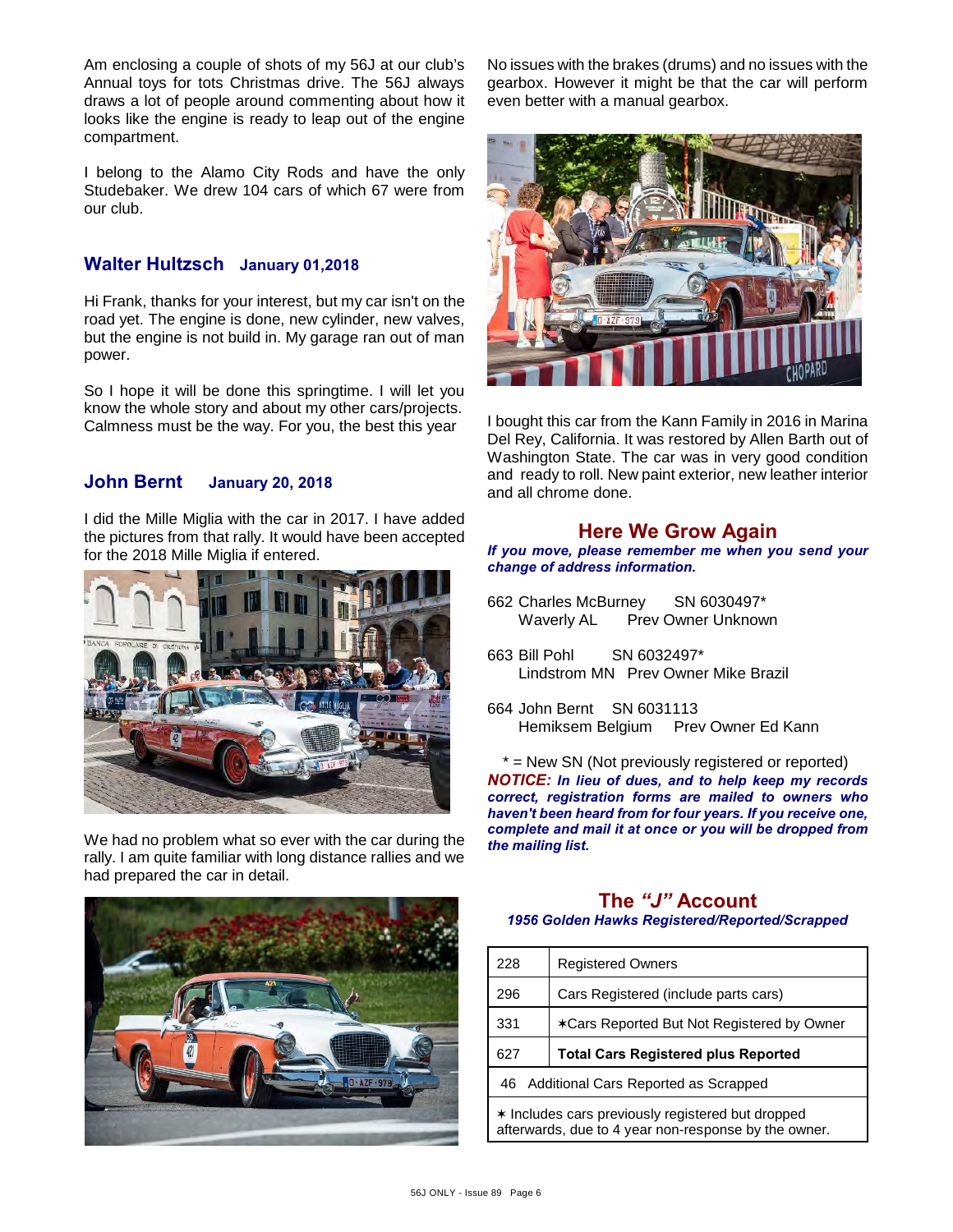## **Administrative "Assistance"**

**Special notes and recurring items.**

°**EMAIL CLUTTER**: **I easily get 100s of messages a day, most of which are useless and interfere with the more important items. Please do not send forwarded mail to me. I just can't read it all. This includes anything not 56J related, especially jokes, E-cards, political and religious messages. Believe me, if you send it, I'll get it from 10 others also. Far too much aggravation for me!!!**

√Studebaker Drivers Club (SDC): Although we are not officially connected with SDC, they have always been in our corner. I am a life member and would urge every 56J owner to join. It is a great organization and at least two of its Presidents have owned a 56J.

°**56JONLY Message Forum** Started by owner Scott Reid in July, 2002 for owners and fans to exchange information. Click

on *56JONLY Message Forum* on our home page. **NOTICE:** *If you want to contact me to include something in the newsletter, you must send it to me directly. You can do so through the 56SGHOR web site. NEVER write me at the Yahoo address. Scan the QR Code with your mobile device.* 



°**56J ONLY, Electronic Version** of the newsletter is in color, and undamaged in transit. If you would like to receive it electronically, *and save me a buck*, let me know and send me your Email address. I will send you a notice when the latest version is posted on the web site. You can read it, download it, and/or print it at your leisure. If you are not able to view it on the web site, let me know and I'll send it as an attachment. Anyone with an Email address on file with me, will automatically receive the newsletter electronically. **Let me know if you prefer to receive it by mail**. The mangling, ripping, and stains are free.

# *Want Ads*

Due to the dramatic increase in printing costs, Want ads are no longer printed in the newsletter. Want Ads are posted on our web site at:

[www.1956GoldenHawk.com](http://www.1956GoldenHawk.com) (Click on Want Ads)

Also check out our sister site at:

[www.StudebakerVendors.com](http://www.StudebakerVendors.com) With links to over 150 vendors doing business on-line. If you don't know how to access the Internet *ask one of your grand kids for help!*

#### **New Ads Since the last issue:**



**For sale:** 56J 2-page print ad from April 21, 1956 Saturday Evening Post. Professionally framed. Overall size is about 24" x 17". \$40 plus shipping. Contact Marty at 818-402-8224,or Email at m arty48@sbcglobal.net (12-2017)

## **56J Club Items** *All Proceeds Help Maintain the Register Some Items are free to view or download on our web site or can also be ordered on-line*

#### **Complete Package Flash Drive**.

1956 GH Restorers Guide Video plus 1956 GH Parts Catalog, 1956 GH Authenticity Guide (New version), 1956 Owners Manual, 1956 Accessories Catalog, Borg Warner Overdrive Manual, 1955-58 Chassis Parts Manual, 1953-58 Body Parts



Manual, 1956-57 Shop Manual, 1958 Shop Manual Supplement, *56J Only* Newsletter back issues, 1956 GH Production Orders. \$25.00

#### **1956 Studebaker Passenger Car Manuals on**

**Disc.** 1956 GH Parts Catalog, 1956 GH Authenticity Guide (New version), 1956 Owners Manual, 1956 Accessories Catalog, Overdrive Manual, 1955-58 Chassis Parts Manual, 1953-58 Body Parts Manual, 1956-57 Shop Manual, 1958 Shop Manual Supplement,



*56J Only* Newsletter back issues, 1956 GH Production Orders. *(Same as the Flash Drive but without the Restorers Guide Video.)*

**1956 Golden Hawk Restorers Guide on DVD** Contains a video version of the Authenticity Guide with many new items discussed. *( Video is Included on the Flash Drive)* **\$20.00**



**1956 Studebaker Golden Hawk Parts Catalog.** Printed version, 320 pages. Includes specifications, part numbers, illustrations, indexes, utility items, and accessory codes, and a list of service bulletins. Formatted just like the regular Studebaker Parts Catalogs (add \$25.00 foreign S/H).

#### **1956 Studebaker Golden Hawk Authenticity**

**Guide.** (Original 1996 version) Documents most of the quirks with 30 color photos and all decals shown. Divided into sections covering the engine, exterior, interior, trunk, paint and accessories (add \$16.00 foreign S/H)



\$30.00

 $\sum_{GUDE}$ 

**Decals-Tags-**

| Oil Filler Cap, blue/buff                | \$3.00 |        |
|------------------------------------------|--------|--------|
| Oil Bath, yellow/black                   |        | \$4.00 |
| Seat Belt, red/black/white (need 2) ea.  |        | \$3.00 |
| <b>Generator Field Terminal Tag, red</b> |        | \$1.50 |
| Tachometer Sending Unit Tag, red         |        | \$3.00 |

#### *Make Checks Payable to Frank Ambrogio.*

**Owners Roster** send Email or SASE (Registered owners only)



*Scan the QR Code with your mobile device to go to our web site.*